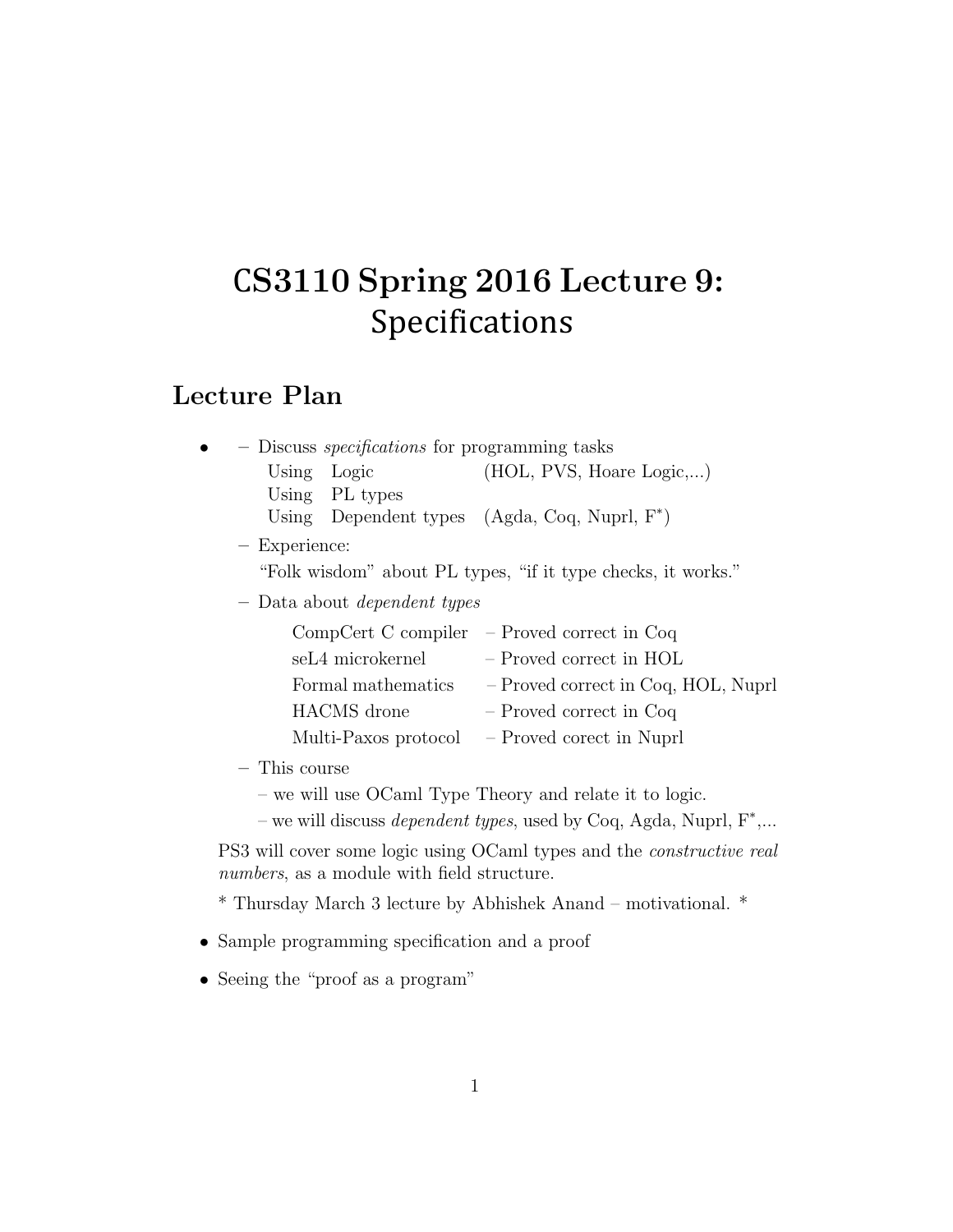## Integer Square Root Specification

 $\forall x:\mathbb{N}.(\exists r:\{\mathbb{N} \mid (((r*r)(x)*r) < x) \wedge x < (r+1) * (r+1))\})$ 

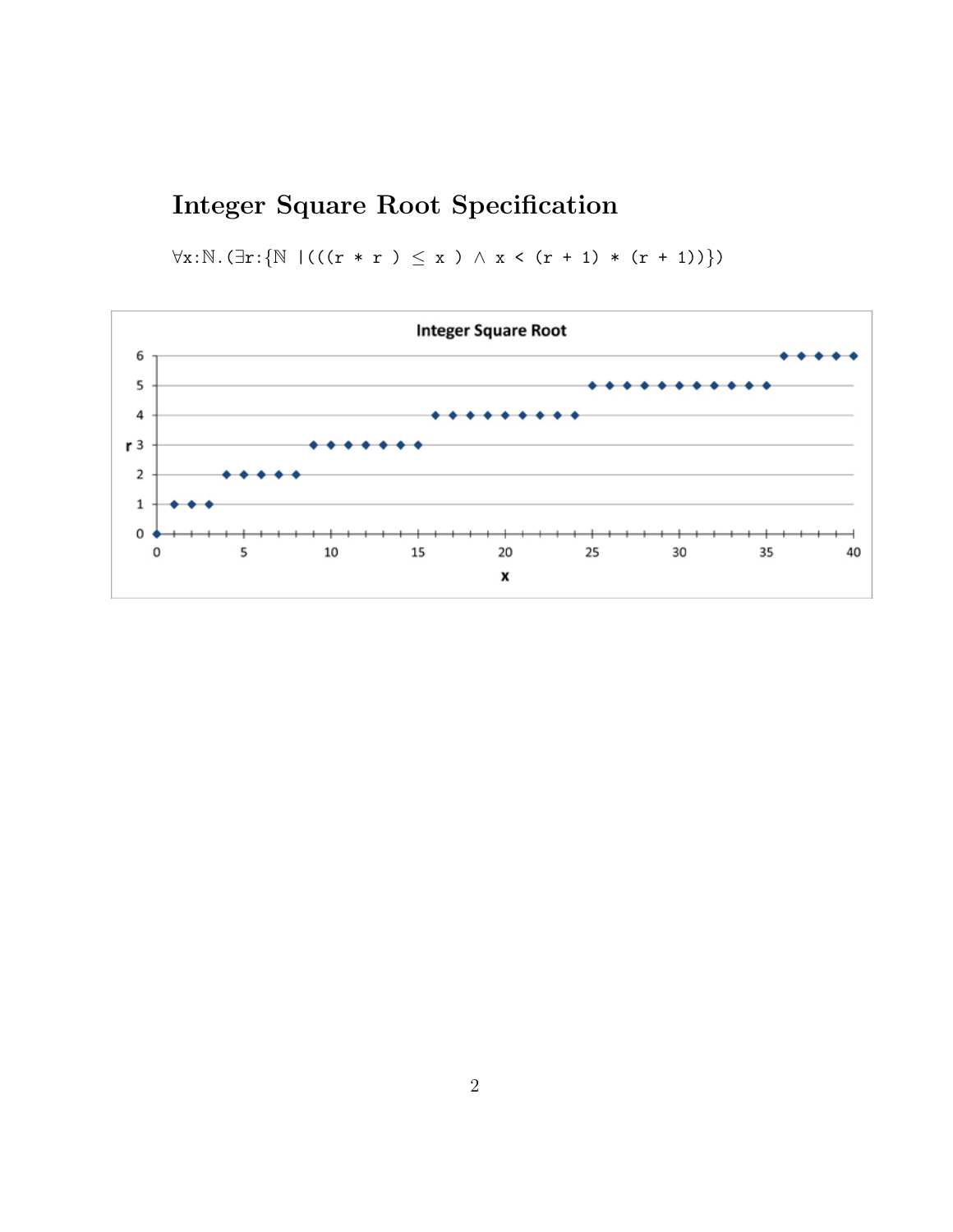# **Derivation of a Fast Integer Square Root Algorithm**

**by Christoph Kreitz**

#### **Deriving a Linear Algorithm**

The standard approach to proving  $\forall n \exists r \ r^2 \leq n \land n < (r+1)^2$  is induction on *n*, which will lead to the following two proof goals

**Base Case:** prove  $\exists r \ r^2 \leq 0 \land 0 < (r+1)^2$ **Induction Step:** prove  $\exists r \; r^2 \leq n+1 \land n+1 < (r+1)^2$  assuming  $\exists r_n \; r^2 \leq n \land n < (r_n+1)^2$ .

The base case can be solved by choosing  $r = 0$  and using standard arithmetical reasoning to prove the resulting proof obligation  $0^2 \le 0 \land 0 < (0+1)^2$ .

In the induction step, one has to analyze the root  $r_n$ . If  $(r_n+1)^2 \leq n+1$ , then choosing  $r = r_n+1$  will solve the goal. Again, the proof obligation  $(r_n+1)^2 \le n+1 \wedge (r_n+1) + 1$   $\in ((r_n+1)+1)^2$  can be shown by standard arithmetical reasoning.  $(r_n+1)^2 > n+1$ , then one has to choose  $r = r_n$  and prove  $r_n^2 \le n+1 \le n+1 < (r_n+1)^2$ using standard arithmetical reasoning.

Figure A.1 shows the trace of a formal proof in the Nuprl system [40, 10] that uses exactly this line of argument. It initiates the induction by applying the library theorem

NatInd  $\forall P:\mathbb{N}\rightarrow\mathbb{P}$ . (P(0) ∧ ( $\forall i:\mathbb{N}^+$ . P(i\_1)  $\Rightarrow$  P(i)))  $\Rightarrow$  ( $\forall i:\mathbb{N}$ . P(i))

The base case is solved by assigning 0 to the existentially quantified variable and using Nuprl's autotactic (trivial standard reasoning) to deal with the remaining proof obligation. In the step case (from  $i-1$  to i) it analyzes the root r for i–1, introduces a case distinction on  $(r+1)^2 ≤ i$  and then assigns either r or r+1, again using Nuprl's autotactic on the rest of the proof.

Nuprl is capable of extracting an algorithm from the formal proof, which then may be run within Nuprl's computation environment or be exported to other programming systems. The algorithm is represented in Nuprl's extended lambda calculus.

Depending on the formalization of the existential quantifier there are two kinds of algorithms that may be extracted. In the standard formalization, where ∃ is represented as a (dependent) product type, the algorithm – shown on the left<sup>\*</sup> – computes both the integer square root r of a given natural number n and a proof term, which verifies that r is in fact the integer square root of n. If  $\exists$  is represented as a set type, this verification information is dropped during extraction and the algorithm – shown on the right – only performs the computation of the integer square root.

<sup>\*</sup>The place holders  $pf_k$  represent the actual proof terms that are irrelevant for the computation.